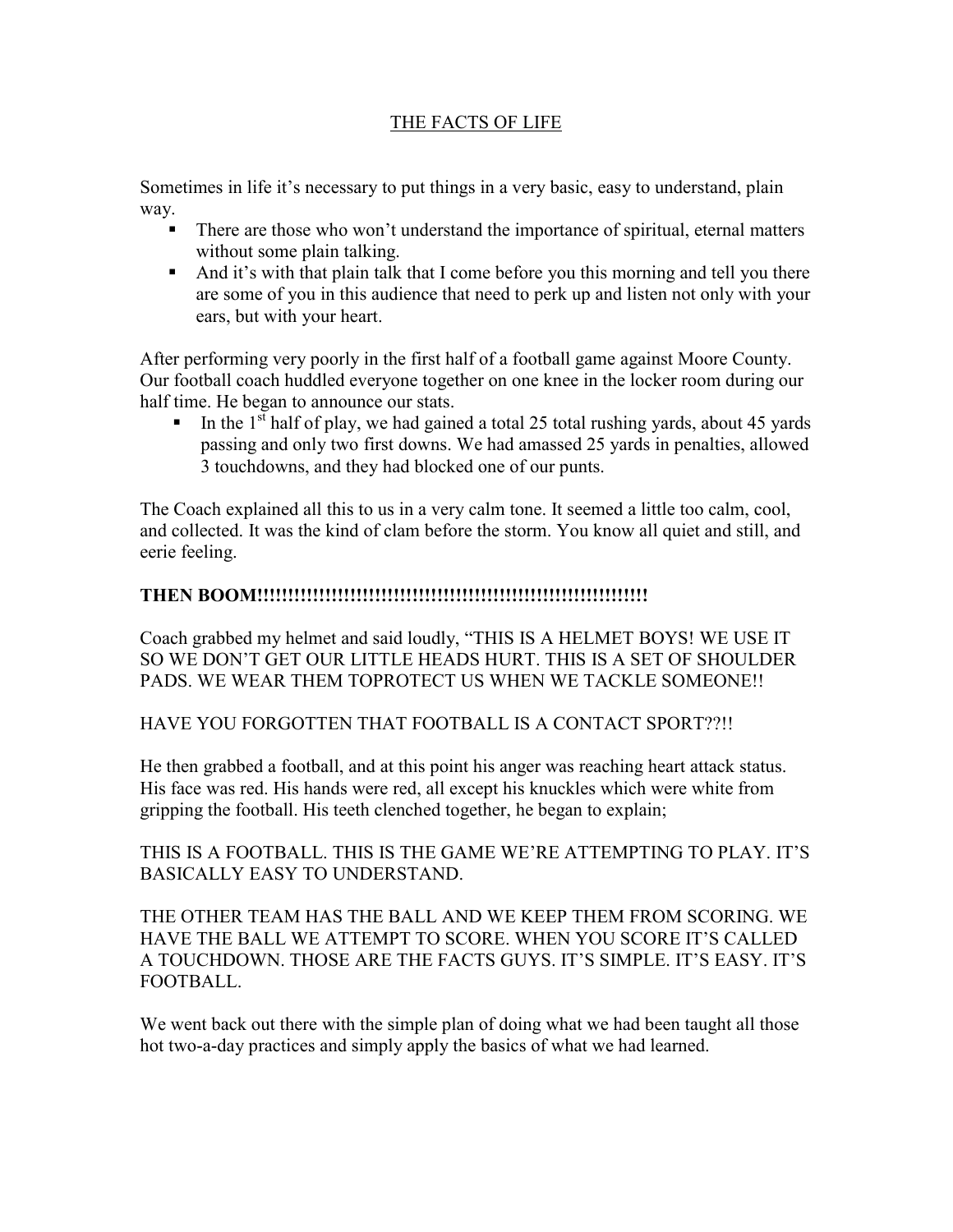We didn't win the game. We lost that game 23 to 21. We didn't let them score another touchdown, but lost on a 25 yard field goal. That's about the best I can remember feeling about a loss.

As we begin our lesson this morning, I want us to look at some basic facts the bible explains to us about our spiritual life. These are just the facts.

Before we get started well on number one, I'd like to start with number '0'.

- Guy's this is a BIBLE.
- We use it to study. We use it to gain knowledge about how we should live our life.
- Our scripture reading today from **Ephesians** tells us that Bible is the sword of the Spirit.
- **II Tim. 2:15** tells us that we should be unashamed of the gospel and we should handle it accurately.

Now that was easy wasn't it? It only gets easier from here. This morning while I have your attention, I want to cover four basic facts with you and speak about each one.

- **1. You were born to die**
- **2. Sin is Black**
- **3. Hell is Hot**
- **4. Jesus Saves**

## I. YOU WERE BORN TO DIE.

- 1. This life is no paradise.
	- a. Paradise is what Adam and Eve had in the Book of **Genesis**
	- b. Paradise is what Lazarus experienced in **Luke 16**, when he was carried away by angels after his passing.
- 2. This paradise?
	- a. No! This is the world in which we now reside. This great ball of dirt and water.
	- b. A world that is full of distrust, deceit, and wanton evil
	- c. A world that is marked by pains and sufferings, trials and tribulations
- 3. Paradise is place where none of that exists.
	- a. No death, no sorrow
	- b. Just plain endless bliss and peace
- But we are born into this world to die. To die a physical death.
- AND THIS LIFE WE LEAD IS FLEEING QUICKLY AWAY.
- **I Peter 1:24**, For, all flesh is like grass, and all its glory like the flower of the grass. The grass withers, and the flower falls off,"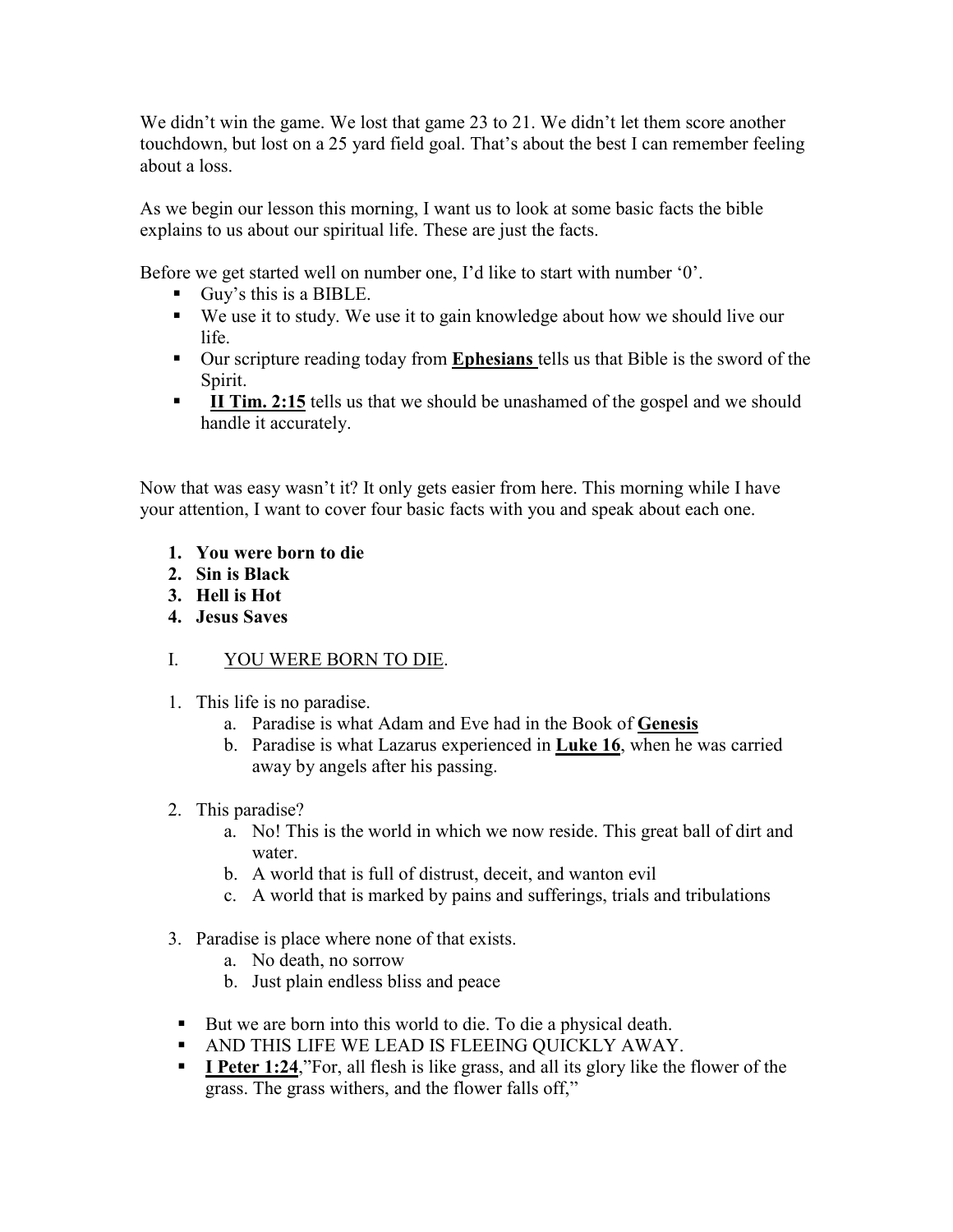- **James 4:14**, "Where as you know not what shall be on the morrow. For what is your life? It is even a vapor that appears for a little time and then vanishes away."
- 4. The life we live is full of trouble.
	- a. I was once told this very true statement:
	- b. You are either experiencing a crisis, just gone through one, about to enter into one, or know someone who is going through one.
	- c. **Job 14:1**, "Man that is born of woman is of few days and full of trouble."

You know we add to our own trouble. It's as though this world doesn't throw enough hardship our way, it's as if Satan hasn't done enough to us and we still knowingly walk. And sometimes run right into the midst of sin and disparity and then wonder how we got there.

- **Proverbs 13:15**, "Good understanding gives favor; but the way of the transgressor is hard."
- People tells lies and get caught----doesn't seem to bother them
- We're lazy and unprepared-----doesn't bother ;the Lord will return just the same
- We use vile language--- not a problem, so does everybody else.
- 5. THEN AFTER THIS LIFE ----------WE DIE------------THEN JUDGEMENT

## II. SIN IS BLACK

- **1. Read Proverbs 6: 16-19**
- 2. **Romans 3:23** states that we are all unworthy sinners.
- 3. Sin separates us from God.(**READ Isaiah 59:1-2**)
- 4. And through the choices you make, the unforgiving sin in your life brings about a spiritual death. **Romans 6:23**, "For the wages of sin is death; but the gift of God is eternal life through Christ Jesus our Lord."
- 5. The blackness of sin denotes its inability to hold light. Sin and temptation are the power of satan and eternal life in hell is a place of outer darkness.
- III. HELL IS HOT
- 1. After judgment, mankind has nothing, No Hope if your life is not given to God through His Son in repentance, confession, and baptism.
- 2. All you have to look forward to is an eternity in hell.
- 3. **Matt. 10:28**, "And fear not them which kill the body, but are not able to kill the soul: but rather fear Him which is able to destroy both soul and body in hell."